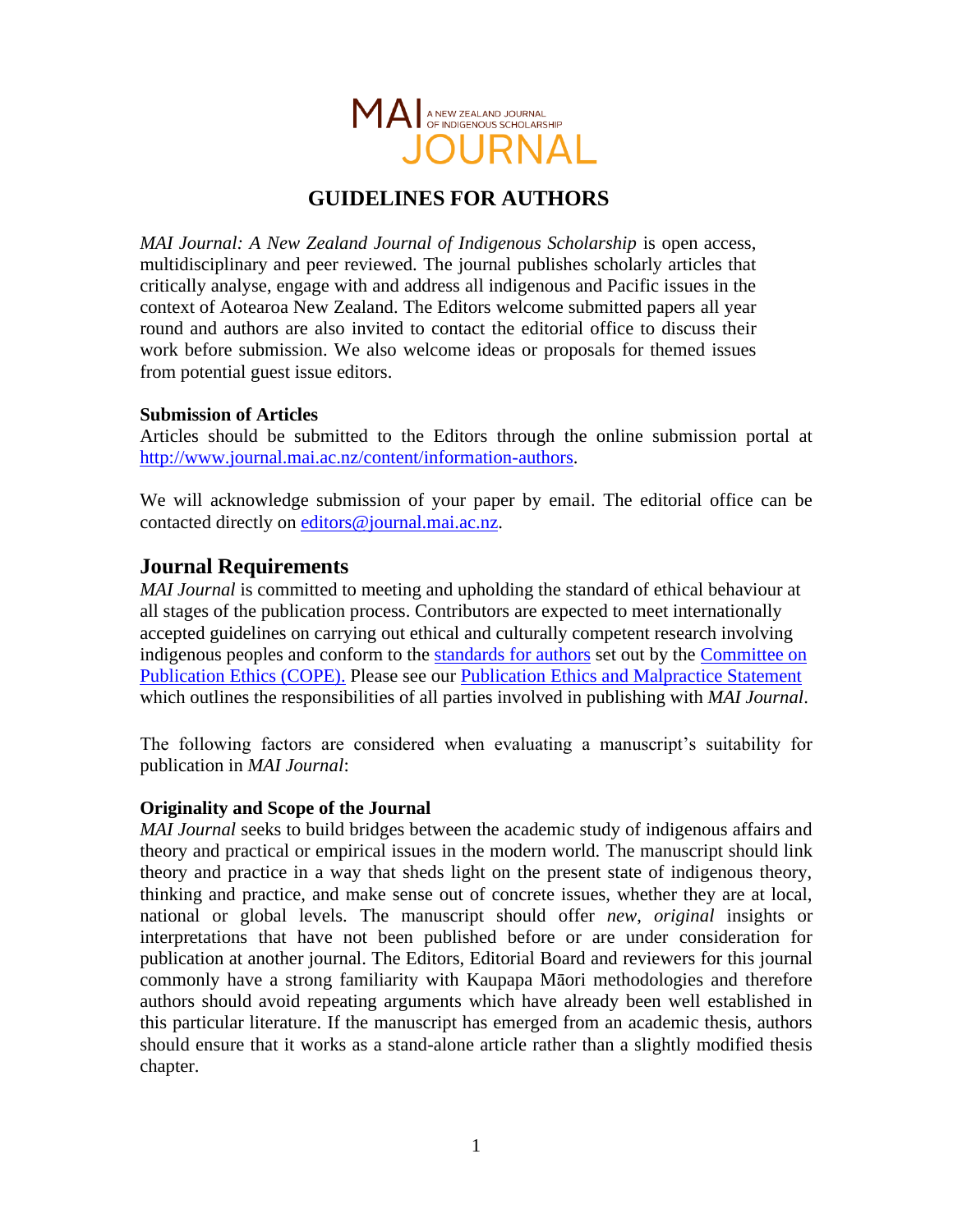#### **Cultural Competency and Community Representation**

The manuscript should reflect the author's understanding and respect of indigenous worldviews. If the research reported directly involved an indigenous community, the author should have ensured the community contributed to the design of the research and interpretation of results in the context of cultural norms and traditional knowledge. Authors must guarantee the community and individual participants were given say in the anonymity and use of data. Dishonest, false or culturally incompetent statements and research conduct constitute unethical behaviour and are unacceptable. See the entry under Indigenous Research Ethics below for further details.

#### **Plagiarism**

Authors are responsible for referencing all articles correctly. The work and words of others must be appropriately cited or quoted. Plagiarism in all its forms constitutes unethical publishing behaviour and is unacceptable.

#### **Reporting Standards**

Authors are responsible for fact-checking the content of their work and should present an accurate account of the research performed, and offer an objective discussion of its significance. Underlying data should be represented accurately. The manuscript should contain sufficient detail and references to permit others to replicate the work. Fraudulent or knowingly inaccurate statements or research conduct are unethical and unacceptable.

#### **Indigenous Research Ethics**

Any submission to a journal that has data collected from human subjects requires ethics approval. Authors should explicitly state that any necessary ethics committee approval was secured for the study reported. Research must have been approved by relevant bodies such as institutional review boards, research ethics committees, and national authorities. If ethics committee approval was required, authors should state the name, location and the approving ethics committee(s) or provide an explanation of why ethical approval was not required.

Authors of research that involves indigenous communities should also have approval from recognised knowledge holders of the band, tribe, sub-tribe or nation involved. Authors must declare that appropriate consent was obtained from all research participants and include a statement on the consent procedure in the submitted and published paper. The editor or publisher may require proof of ethics committee approval and proof of participant consent to be produced.

#### **Language (general)**

Articles in English should be written in an accessible style with a New Zealand audience in mind. The journal is multidisciplinary and, as such, papers should be targeted at a wide readership. New Zealand English spelling should be used consistently throughout the paper. Any words in languages other than English should be defined on first use, as should any specialist or technical terms. It is the author's responsibility to ensure that any words, phrases or quotes in languages other than English are correctly spelled, accurately translated and include all diacritical marks (e.g. Māori macrons). Please note that we ask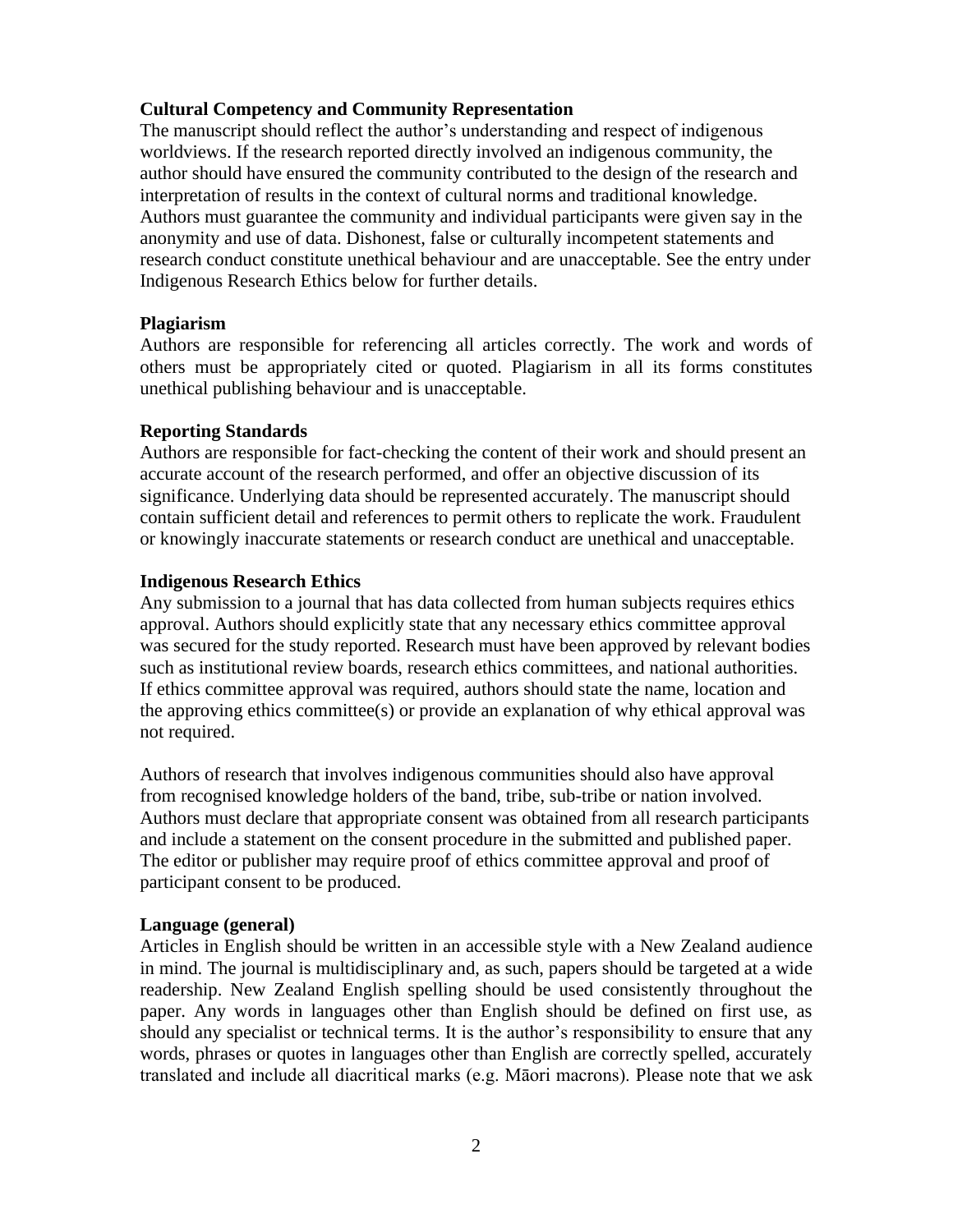that authors refrain from providing translations in the main text and to only list these in the glossary (see Translations and Glossary below).

From time to time *MAI Journal* also features articles in indigenous languages. Authors interested in writing such an article should contact the Editors so that we can provide more information and assistance.

# **Language (Te Reo Māori)**

Articles in Te Reo Māori should be written in an accessible style with a New Zealand audience in mind. The journal is multidisciplinary and, as such, papers should be targeted at a wide readership. The following should be considered when reviewing whether your paper meets the standards related to writing in te reo Māori.

*Tohutō, Tohu oro tāpara rānei*: He pai ake ngā tohutō ki a Ngā Pae o te Māramatanga. Engari, mēnā he pai ngā tohu oro tāpara ki a koe, me ōrite te katoa o tāu tuhinga.

*Kupu taka*: Mēnā kāore te kupu i te papa kupu, whakamāramahia mā te kupu taka. Whakamāramahia te kupu i te reo Māori.

*Ngā tuhinga whakamāoritia*: Ko te mea nui mō ngā tuhinga whakamāoritia, me noho matua ngā whakaaro Māori, te tirohanga Māori, te reo Māori hoki. Kia tika hoki te takotoranga o te reo.

### **Authorship**

Authorship should be limited to those who have made a significant contribution to the conception, design, execution or interpretation of the reported study. All those who have made a significant contribution should be listed as co-authors. Others who have contributed in certain substantive aspects to the manuscript are listed in the acknowledgments section. All co-authors and responsible authorities at the institute or organisation where the research was carried out should have approved the submitted version.

#### **Disclosure and Conflicts of Interest**

Authors should declare all funding sources and any actual or potential conflicts including any financial, personal or other relationships with other people and organisations. The funding source of the research should be declared and published in the acknowledgment section, and the role of the funding source in the conception, conduct, analysis, and reporting of the research should be stated and published.

# **Fundamental Errors in Published Work**

Authors are obliged to notify the journal editors or publisher immediately to retract the article or publish an appropriate erratum if they discover a significant error or inaccuracy in their published work.

# **Manuscript Types**

We have 3 main types of paper: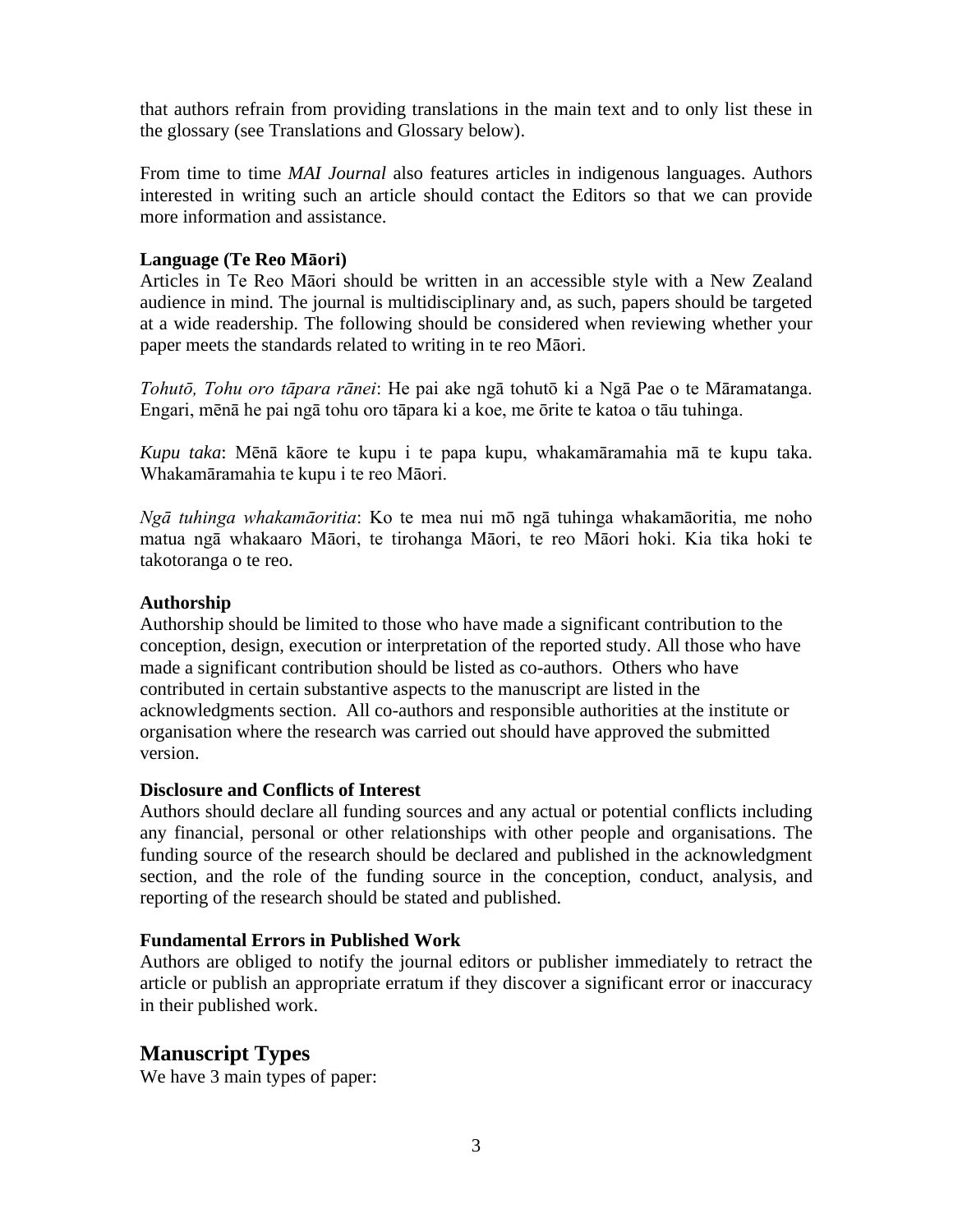- **Article**
	- o These make up the main content of the journal.
	- o This should be a piece of novel work that critically and substantively addresses an indigenous issue or theme.
	- o Peer reviewed to international standards; we aim to solicit at least one review from within the indigenous peoples or group under discussion, and two others from outside.
	- o Straight summaries of the literature are discouraged there should be novel analysis or interpretation involved.
	- o Initial submissions should be limited to 7,000 words including title, keywords, abstract and references.

### • **Commentary**

- o *MAI Journal* seeks new insights or opinion about matters that are specifically relevant to this time. Commentaries are expected to be sharp in their analysis, thought-provoking and new.
- o Comment or opinion pieces on a critical issue concerning indigenous peoples.
- o Limited to 4,000 words maximum including title, keywords, abstract and references.
- o Peer reviewed to different criteria, allowing novel opinion to be expressed.

#### **Authorship**

Authorship should be limited to those who have made a significant contribution to the conception, design, execution or interpretation of the reported study. All those who have made a significant contribution should be listed as co-authors. Others who have contributed in certain substantive aspects to the manuscript are listed in the acknowledgments section. All co-authors and responsible authorities at the institute or organisation where the research was carried out should have approved the submitted version.

#### **Disclosure and Conflicts of Interest**

Authors should declare all funding sources and any actual or potential conflicts including any financial, personal or other relationships with other people and organisations. The funding source of the research should be declared and published in the acknowledgment section, and the role of the funding source in the conception, conduct, analysis, and reporting of the research should be stated and published.

#### **Fundamental Errors in Published Work**

Authors are obliged to notify the journal editors or publisher immediately to retract the article or publish an appropriate erratum if they discover a significant error or inaccuracy in their published work.

# **Manuscript Types**

We have 3 main types of paper: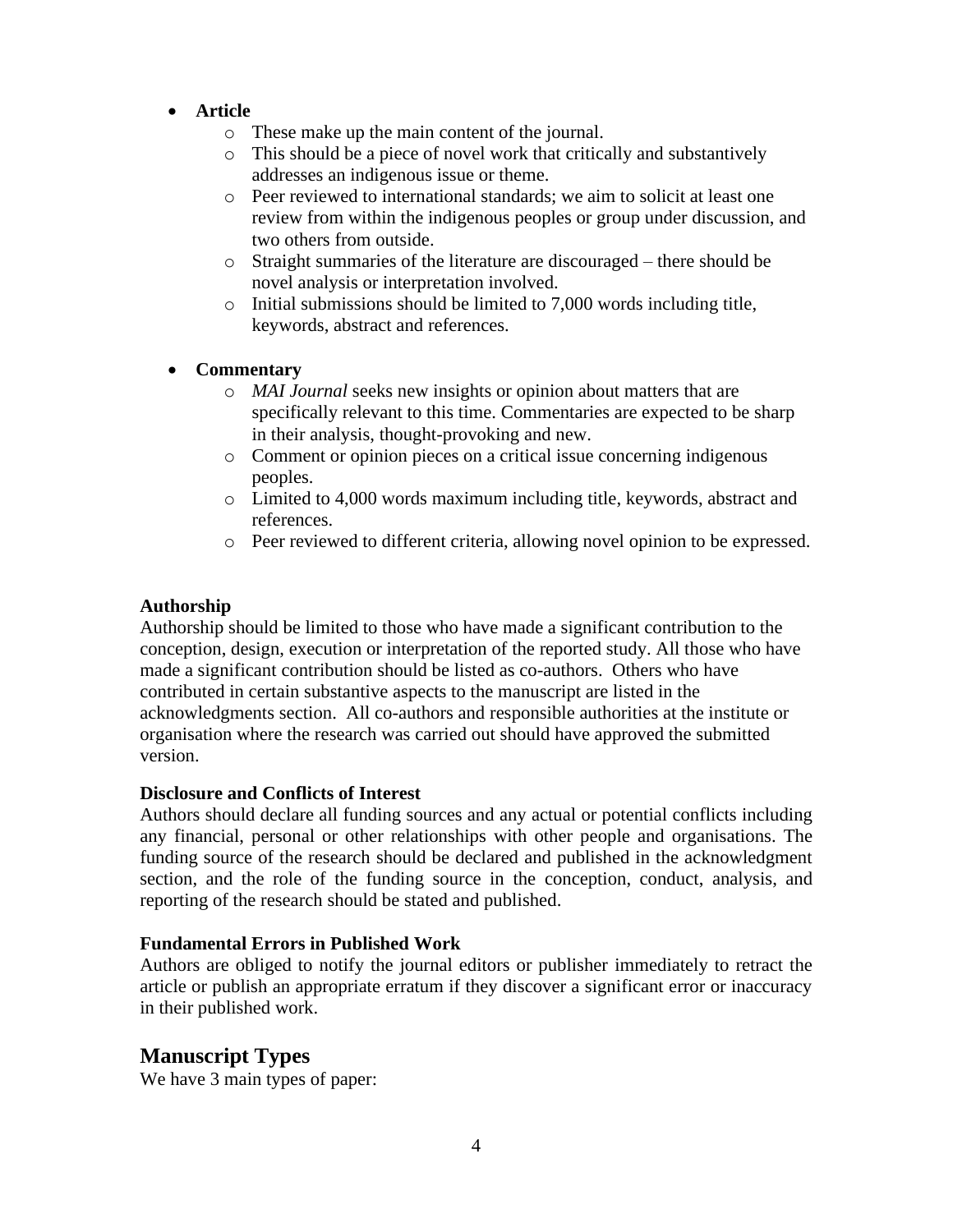- **Article**
	- o These make up the main content of the journal.
	- o This should be a piece of novel work that critically and substantively addresses an indigenous issue or theme.
	- o Peer reviewed to international standards; we aim to solicit at least one review from within the indigenous peoples or group under discussion, and two others from outside.
	- o Straight summaries of the literature are discouraged there should be novel analysis or interpretation involved.
	- o Initial submissions should be limited to 7,000 words including title, keywords, abstract and references.

### • **Commentary**

- o *MAI Journal* seeks new insights or opinion about matters that are specifically relevant to this time. Commentaries are expected to be sharp in their analysis, thought-provoking and new.
- o Comment or opinion pieces on a critical issue concerning indigenous peoples.
- o Limited to 4,000 words maximum including title, keywords, abstract and references.
- o Peer reviewed to different criteria, allowing novel opinion to be expressed.

### • **Situation Report**

- o A Situation Report is a short piece authored by a research expert(s) that provides the readers with a quick, clear, concise understanding of a critical issue relevant from an Indigenous perspective – focusing on meaning and context, in addition to the facts. A Situation Report clearly calls out what attention or action is needed
- o Situation Reports should include a brief summary of the overall situation to date that is factual and largely without interpretation and conjecture.
- o Situation Reports should include a brief description of issues arising or action needing to be taken or considered.
- o Limited to 2,000 words maximum including title, keywords, abstract and references.
- o These are reviewed by the Editors and Editorial Board..

#### • **Book Review**

- o We welcome reviews on recently published books or edited volumes on indigenous issues.
- o We always have books waiting to be reviewed if you are interested in reviewing a book please join our mailing list; we send out a list of books with requests for reviewers a few times a year.
- o Book reviews should be guided by a discussion of the engaged debate, position the book in its field of literature and give a few points of information on the author's background.
- o Book reviewers should neither be uncritically advocating for the book by offering an overly meticulous summary without analysis, nor should they take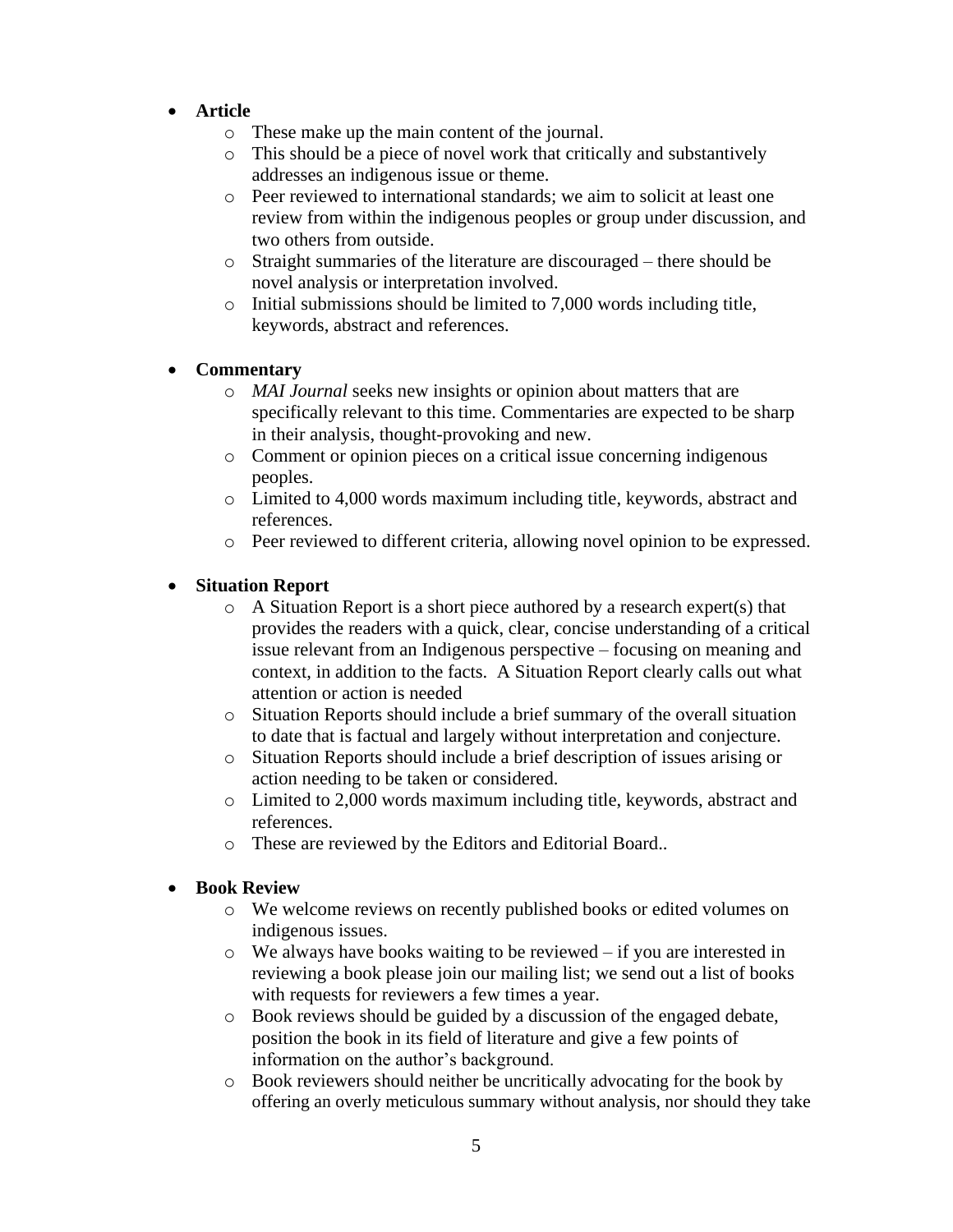the book that is to be discussed as an occasion for presenting the reviewer's own views on a theme or topic.

- o These are reviewed by the Editors and Editorial Board, not by peer review.
- o Book reviews should not exceed 1,000 words in length.

# **Manuscript Components**

The paper should have the following components:

- First page: Title and author details (pertaining to each co-author)
	- $\circ$  Full name(s)
	- o Academic degrees
	- o Institutional affiliation, position held at the institution and the location of the institution
	- o Tribal affiliations (optional)
	- o Email address (lead author only)
- Second page: Title
	- Abstract (max 150 words) Up to 6 key words
- Subsequent pages should not have the authors' names or other identifying features, as the paper will be sent to anonymous peer review. Authors should avoid large amounts of self- referencing to preserve anonymity.
- Title: Follow the guidelines of the *Publication Manual of the American Psychological Association* (7th ed.) (APA, 2020). The manual recommends simplicity and the use of concise statements when formulating your title. Moreover, words that carry little or no meaning should be avoided as they increase the overall length and may mislead indexing services. A title should be fully explanatory when standing alone.
- **Abstract:** An abstract is often presented separately from a published article, so it must be able to stand alone. It should state briefly and clearly the paper's objectives, the principal findings and its novel contribution to the existing literature. For empirical papers the methodology and analytical strategy should be clearly stated, including nature and size of sample, location(s) and date(s). References should be avoided, but if essential, then cite the author(s) and year(s). Also, non-standard or uncommon abbreviations should be avoided, but if essential they must be defined at their first mention in the abstract itself.
- The basic sections of a scholarly paper are the **introduction, methods, results, discussion and conclusion**. Additional sections can be included if necessary. Please consult the  $7<sup>th</sup>$  Edition of the  $APA$  Manual for guidelines on manuscript structure and content.
- **Displaying Data:** To report the findings of qualitative research studies, authors should select key quotes and include tables or diagrams to visually display theories or models that have emerged from the qualitative study. For quotes authors are expected to include information that identifies the person quoted either through a pseudonym or a participant number to maintain anonymity. The gender and age of the quoted person should also be disclosed (e.g., Areta, female, 25). The journal does not allow transcription notation for direct quotes; authors are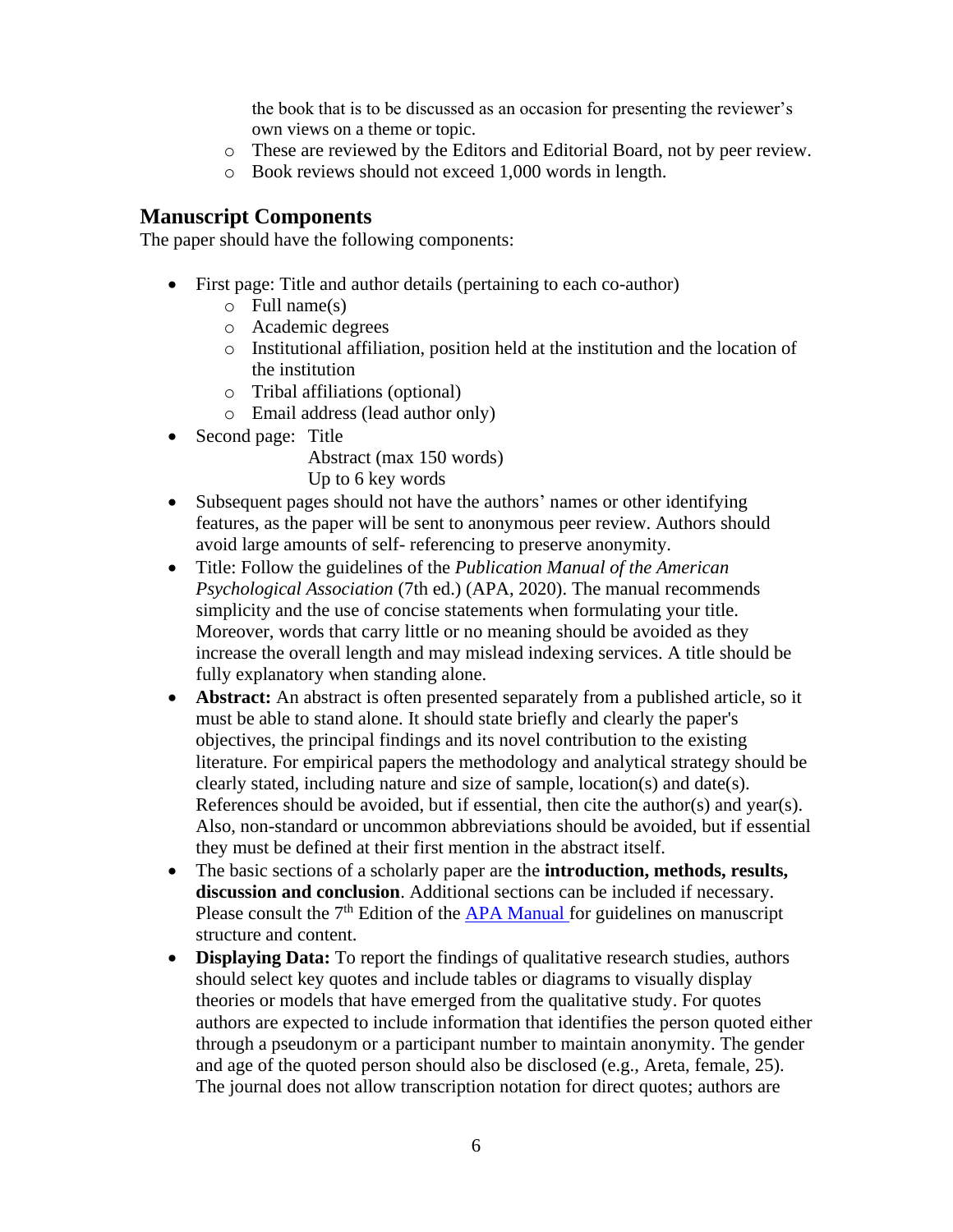expected to use standard punctuation such as italics for emphasis and ellipsis to indicate omission.

- **Figures** (including illustrations, maps and graphs) and **tables** should be numbered sequentially and referred to in order in the text. The main text of the article should include an explicit mention of each figure and/or table near to the figure's/ table's intended location (<Insert Figure N about here>). Each should have a stand-alone caption or title, with further explanation if required. Please also refer to the section on **copyright** below for further information.
- Illustrations and figures should be submitted separately as TIFF, JPEG or EPS files with a minimum resolution of 300 dpi. Images should not be inappropriately altered from the original or present findings in a misleading way.
- **Translations and Glossary.** All indigenous and non-English words must be listed in the glossary complete with an English translation. We ask that authors refrain from providing translations in parentheses in the text or abstract. The glossary should be placed at the end of the article before the references and include all non-English words listed in alphabetical order. This should also include organisation or tribe names. Words in the glossary should not be capitalised unless proper nouns.
- **Acknowledgment Section and Disclaimer.** In this section all people who have contributed in certain substantive aspects to the manuscript should be listed. Authors are also required to disclose all sources of financial support for the conduct of the research and/or preparation of the article as well as the role of the sponsor if applicable. Please also list information regarding ethics committee approval and/or research agreements with an indigenous community as well as a statement confirming appropriate consent from all research participants if applicable (see Indigenous Research Ethics above).
- The **reference section** should be limited to specifically referenced items, and is not a general bibliography or suggestions for further reading. All cited references must be included and listed in APA (7th ed.) style.

# **Format Specifications**

- Microsoft Word or Open Office document
- Times New Roman font
- Double spaced
- 12-point font
- All pages numbered
- New Zealand English spelling must be used consistently throughout the paper
- The use of footnotes is not allowed

We conform to the  $7<sup>th</sup>$  Edition of the APA style guide and ask that submitted papers are written in this style. Some main points follow. More information, including free tutorials, can be found at [http://www.apastyle.org](http://www.apastyle.org/)

# *Paragraphing*

Use two hard returns at the end of each paragraph.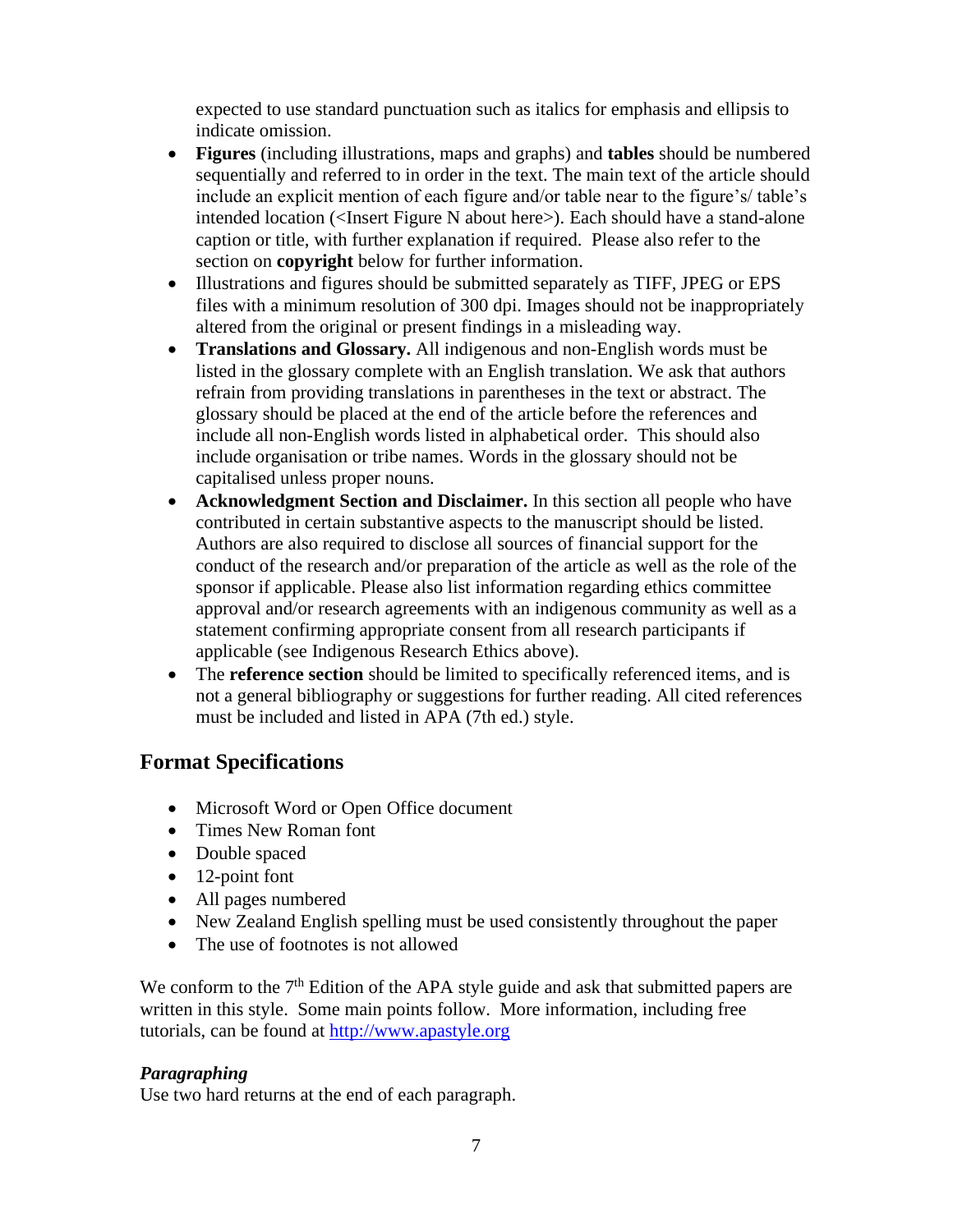# *Headings*

All headings should be in **Bold** for clarity. Please show the distinction between your different levels of heading clearly by:

Title of Article:

# **14-POINT, CENTRED, UPPERCASE**

*MAI Journal* only allows 2 levels of section headings.

Section Headings, Level 1: **12-point, left aligned and in sentence case** Subheadings, Level 2: *12-point, italics, left aligned and in sentence case*

### *Quotations and Previously Published Material*

Use double quotation marks for quotations less than 40 words in length and leave them in the body of the text. Use single quotation marks when you use a quote within a quote.

Indent, with no quotation marks, quotations more than 40 words and use double spacing for line formatting. Use double quotation marks when you use a quote within an indented quote.

# *Omitting Material*

Use 3 spaced ellipsis points … within a sentence to indicate material you have omitted from the original source. Use 4 spaced points to indicate omission between two sentences.

# *Adding Material*

Use square brackets [] (not parentheses) to enclose additions or explanations inserted by someone other than the original author.

# *Previously Published Material and Copyright*

It is the responsibility of the Author to obtain permission to reproduce copyrighted material from other sources. This includes text and tables as well as photographs, slides, line illustrations or any other artwork. Tables and illustrations must be accompanied by written permission for their use from the copyright owner, along with complete information as to source. In most cases this will mean contacting the publisher of the original work. We request that authors provide us with a written confirmation prior to acceptance of the final manuscript. We encourage authors to start this process as early as possible.

# *Capitalisation*

Use capital letters only for proper nouns and acronyms. Do not use capitalisation for emphasis.

# *Indigenous and other languages*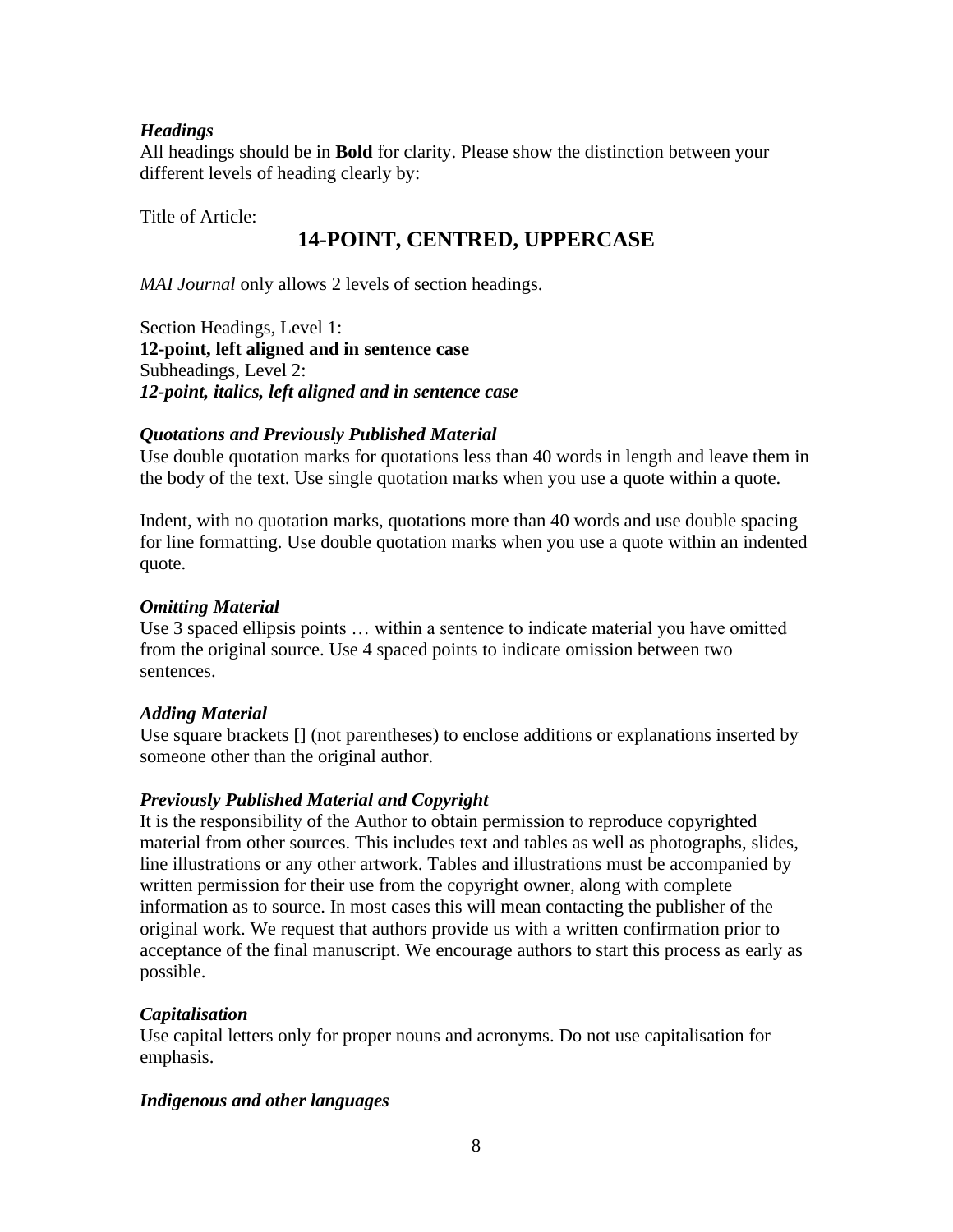As a rule, do not italicise indigenous or other non-English words. Do use italics if the word is identical to a word in English and would confuse the reader in normal font.

We encourage the use of non-English words in the text for cultural or indigenous concepts, especially those that are not easily translated.

We ask that authors refrain from providing translations in parentheses in the text or abstract. A glossary listing all indigenous words and their translations alphabetically should be placed before the references. Words in the glossary should not be capitalised unless they are proper nouns.

If definitions are more than a few words in length, require qualifying information (i.e. the word may be used in a slightly different context from the direct translation), or if the word requires a long explanation to its meaning that is essential to the paper, this should be in the main text and NOT in footnotes.

For words in which the context gives the plural or tense, the definition should be correct for the context in which it is used in the English sentence.

Use all diacritical marks and if you anticipate there may be problems in reproducing them in the finished article, please contact the editorial office. It is the author's responsibility to use diacritical marks correctly to ensure the correct spelling convention of the word.

### *Abbreviations/Acronyms*

Avoid abbreviations Examples: 'that is' not '*i.e.*' 'for example' not '*e.g.'* 'percent' not %, unless presenting a lot of data or a list of percentages

Spell out acronyms on first use, placing the acronym in parenthesis immediately thereafter, for example, 'United Nations (UN)'. Use the acronym for all subsequent references, except where it occurs at the start of a sentence.

Do not use full stops in abbreviations, initials of names or acronyms ('UN' not 'U.N.').

#### *References*

List all works cited in the text in alphabetical order. Do not include uncited texts. All articles should be fully referenced with complete citation lists. The journal editors are not responsible for completing incomplete citations.

**The APA system of referencing should be used. Please consult the APA website for examples:** <http://www.apastyle.org/index.aspx>

# *In the Text:*

When referencing or quoting directly from a source, the APA style requires *author-date citation* in the text (Smith, 1999). For direct quotes, page numbers are also required (Smith, 1999, p. 20). When referencing from online references, which don't have page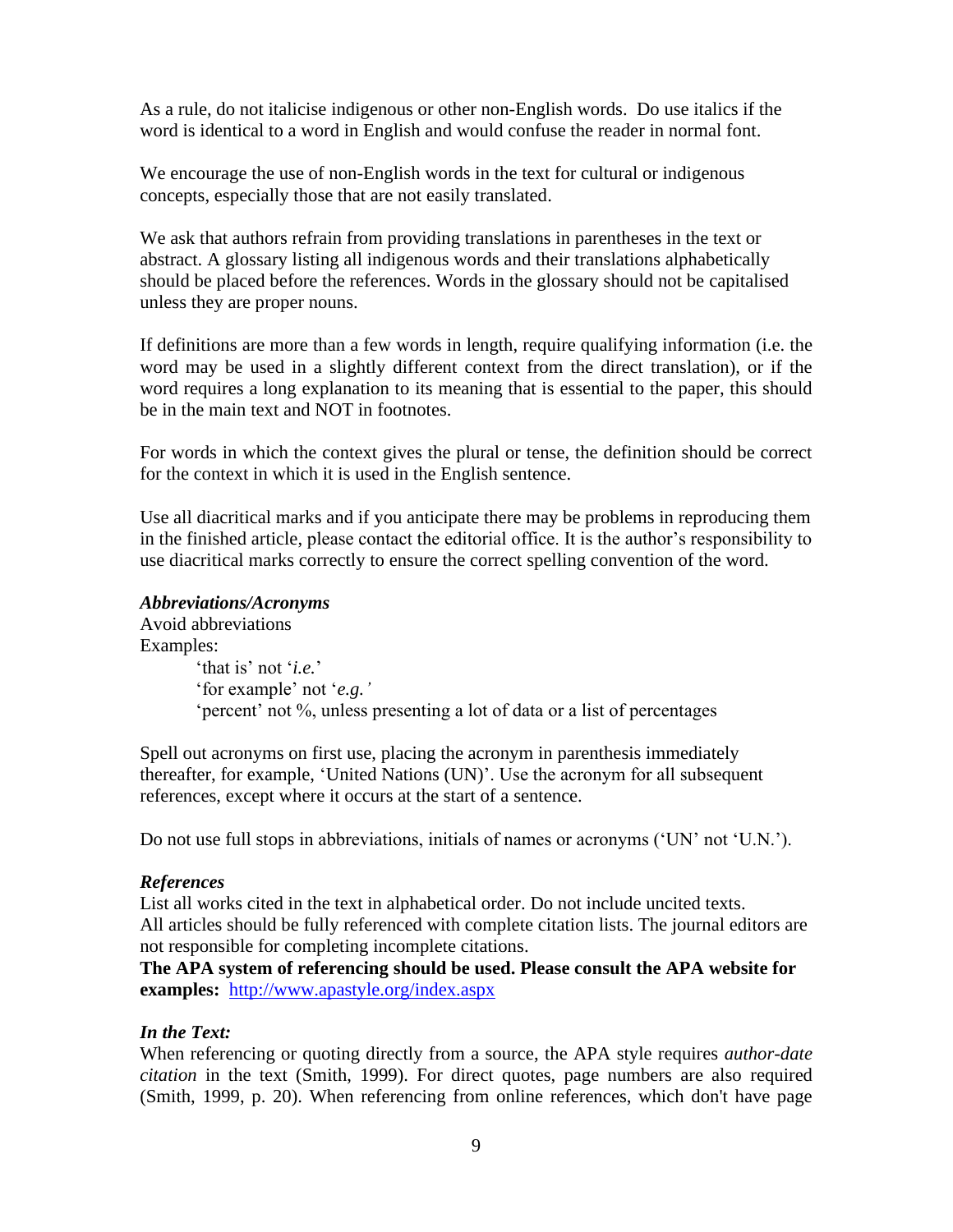numbers, a paragraph number, heading or section name should be used. If two or more authors are cited at the same point in the text then they are included in the same citation, in alphabetical order, separated by a semicolon (Jackson, 2007; Smith, 1999).

For up to one or two authors, list all authors when cited in the text.

For three or more authors, include only the first author followed by 'et al.' in every citation, including the first citation, unless doing so would create ambiguity. If multiple works with three or more authors and the same publication year shorten to the same form, include as many author names as needed to distinguish the references and abbreviate the rest to 'et al.'.

### *Reference List*

At the end of the article, authors are required to provide the full bibliographic information for each source. References must be listed in alphabetical order by surname of the first author.

Provide surnames and initials for up to and including 20 authors. When there are 21 or more authors, include the first 19 authors' name, insert an ellipsis, and then add the final author's name.

Each reference should include authors and/or editors, date, title, and page spans, and publisher(s). For books, do not include the publisher's location. For journal articles with article numbers or e-locators, write the word 'Article' and then the number instead of the page range.

Titles should be first written in their original language, followed by a translation in brackets [ ] (not parentheses).

**DOIs:** Once articles have been accepted authors are required to provide DOIs for all titles by using [this webform](http://www.crossref.org/SimpleTextQuery) on the Crossref website. Please list the actionable link in the following format: Herbst, D. M., Griffith, N. R., & Slama, K. M. (2014). Rodeo cowboys: Conforming to masculine norms and help-seeking behaviors for depression. *Journal of Rural Mental Health*, *38*(1), 20–35. https://doi.org/10.1037/rmh0000008

If there is no DOI, use the URL to the article but only if the URL is available to all readers.

For unpublished, print-only theses or dissertations, the format is Author. (Year). Title [Unpublished … dissertation/thesis]. Name of awarding institution.For dissertations or theses that are available through online repositories, include the name of the repository and the URL in the following format: Author. (Year). Title [Unpublished … dissertation/thesis, Name of Awarding Institution]. Repository Name. URL

The format for unpublished conference presentations is: Presenters. (Date range of conference). Title [Type of presentation]. Conference Name, Location. DOI or URL